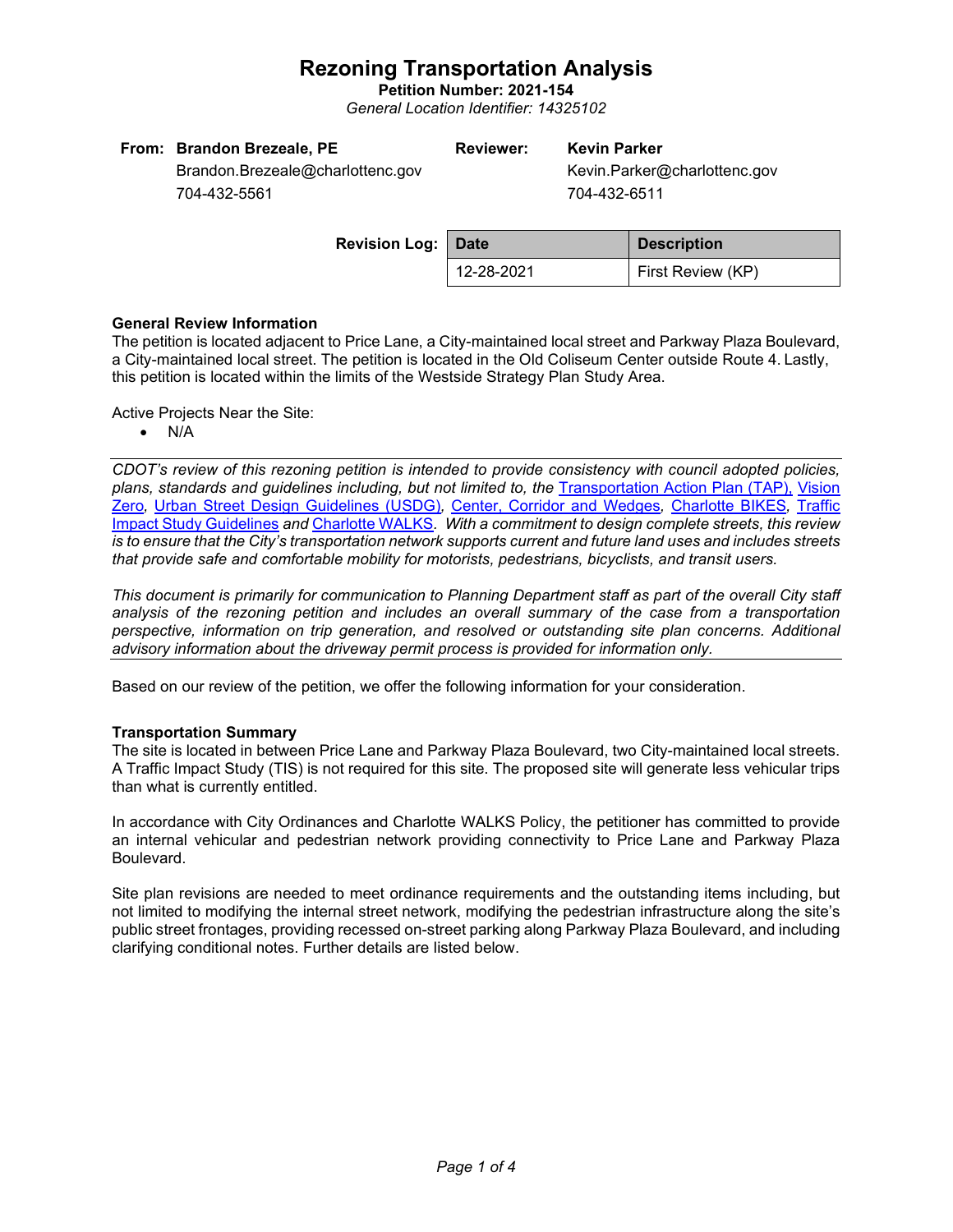**Petition Number: 2021-154** *General Location Identifier: 14325102*

## **Trip Generation**

| <b>Scenario</b>     | <b>Land Use</b>       | <b>Intensity</b>         | <b>Trip Generation</b><br>(vehicle<br>trips/day) | <b>Source</b>            |
|---------------------|-----------------------|--------------------------|--------------------------------------------------|--------------------------|
| <b>Existing Use</b> | Vacant                | $\overline{\phantom{0}}$ |                                                  | <b>Tax Record</b>        |
| <b>Entitled Use</b> | <b>General Office</b> | 141,787 SF               | 1,490                                            | RZ 1998-050              |
| Proposed Use        | Townhomes             | 90 Units                 | 640                                              | Site Plan:<br>10/19/2021 |

## **Provide comments to the specified comments below.**

### **Outstanding Issues Strikethrough = Resolved**

- 1. **Curb line:** The proposed zoning district has a setback measured from back of the existing or proposed future curb line.
	- a. **Price Lane:** Location of curb and gutter may remain in it's current location.
	- b. **Parkway Plaza Boulevard:** Location of curb and gutter may remain in it's current location.

Label and dimension the curb and gutter from the existing centerline to the back-of-curb for each road on the site plan.

## 2. **Traffic Study:**

A Traffic Impact Study (TIS) is not necessary for the complete review of this petition due to the site generating less than 2,500 daily trips. If during the permitting process the site generates more than 2,500 daily trips, then a traffic study will be required.

3. Revise site plan and conditional note III.d to commit to construct an 8-foot planting strip and 6-foot sidewalk along the site's frontage of Price Lane and Parkway Plaza Boulevard. The site plan shall label and dimension both items from the back of curb and gutter and road centerline.<br>c. Parking for each unit will be provided via internal garage and driveway area.

- d. The Petitioner shall construct a minimum of six (6) foot wide planting strip and five (5) foot wide sidewalk along the Site's frontage of Price Lane as generally depicted on the Rezoning Plan.
- e. Where necessary, the Petitioner shall dedicate and convey in fee simple all rights-of-way to the City of Charlotte before the Site's first
- 4. Revise the site plan and conditional notes to commit to provide recessed on-street parking, in accordance with CLDSM details 50.09C and 50.09D, along the site's frontage of Parkway Plaza Boulevard.

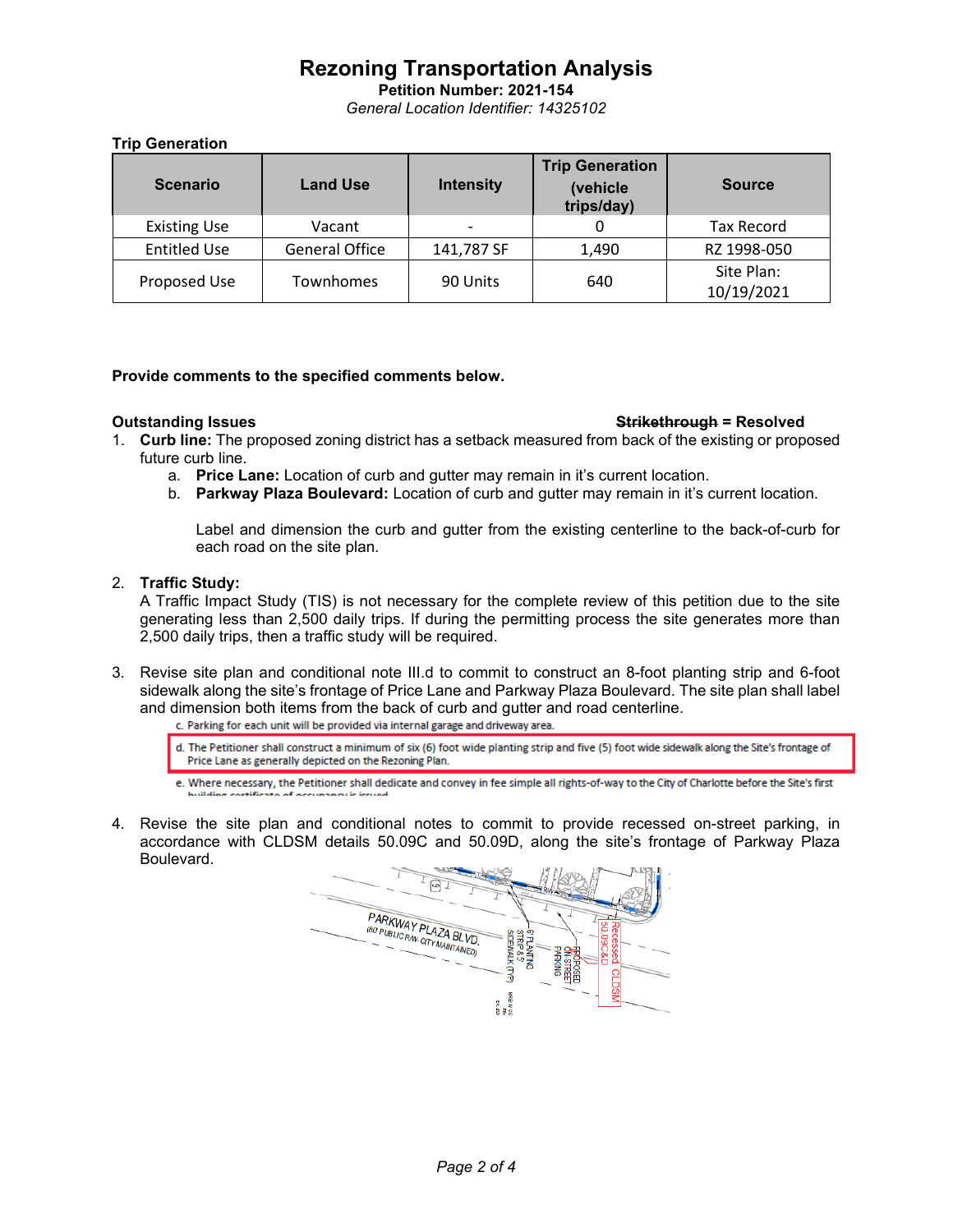**Petition Number: 2021-154** *General Location Identifier: 14325102*

5. Revise the site plan by showing the missing 8 townhomes.

|                              | PROPOSED ZONING:      |                                        | <b>UR-2</b> |                                     |
|------------------------------|-----------------------|----------------------------------------|-------------|-------------------------------------|
|                              | <b>EXISTING USES:</b> | Please show the 8<br>units on the site |             |                                     |
|                              | PROPOSED USES:        | <b>plan</b>                            |             | E-FAMILY ATTACHED (TOWNHOMES)       |
| <b>PROPOSED DEVELOPMENT:</b> |                       | 90 UNITS (82 SHOWN)                    |             |                                     |
| <b>MAX. BUILDING HEIGHT:</b> |                       | 45 FT PER ORDINANCE STANDARDS          |             |                                     |
|                              | <b>OPEN SPACE:</b>    |                                        |             | AS REQUIRED PER ORDINANCE STANDARDS |
|                              | <b>PARKING:</b>       |                                        |             | AS REQUIRED PER ORDINANCE STANDARDS |
|                              |                       |                                        |             |                                     |

6. Revise the site plan to commit to provide four ADA curb ramps at the proposed private street intersection near the amenity area.



7. Revise the site plan by modifying the proposed internal private street network by removing the proposed



8. A site plan note(s) specifying dedication and fee simple conveyance of all rights-of-way to the City before the site's first building certificate of occupancy is issued is needed. CDOT requests rights-ofway set at 2' behind back of sidewalk where feasible.